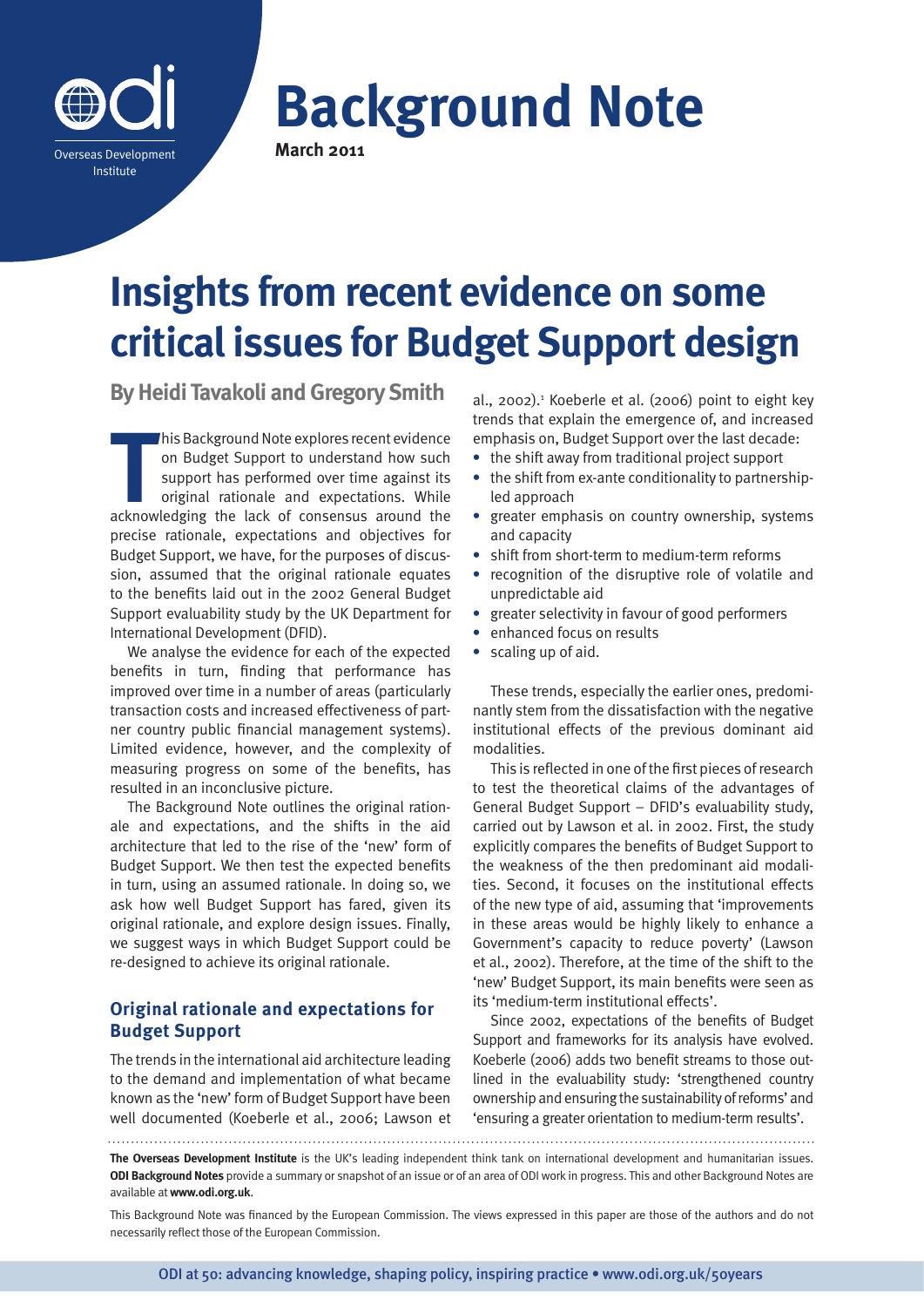# **Box 1: Problems with project aid highlighted by aid evaluations in the 1980s and 1990s**

- The transaction costs of delivering aid through projects became unacceptably high for countries with large numbers of aid projects and a multitude of donors, each with their own reporting schedules and accounting requirements.
- Donors could force their priorities upon governments and tie procurement to their own country contractors, leading to inefficient spending.
- Problems in meeting the disbursement conditions and implementation requirements of different projects led to great unpredictability in funding levels.
- The effectiveness of government systems was seriously undermined by extensive reliance on parallel, non-government project management structures and special staffing arrangements.
- Accountability became skewed towards donorspecific mechanisms of accountability, corroding the normal structures of democratic accountability.

#### Source: from Lawson et al. (2002).

The evaluation frameworks to measure the effects of Budget Support have become more sophisticated, re-categorising the results of the intervention framework and laying out the causal chains through which the institutional effects impact on poverty reduction and growth, accounting for other contextual factors. These frameworks, therefore, attempt to address the ultimate objectives of Budget Support: those related to its impact.

One explanation for this shift is the diversity of donors' views, as well as those of researchers, on the rationale, definition and objectives of Budget Support (Nilsson, 2004). Nilsson, for example, sets out the different donor definitions of Budget Support. This implies that donors have varying views of what Budget Support should look like as well as what it should achieve. This diversity is also reflected in analytical research, which, according to Nilsson's paper, shows that publications outline different objectives and rationales for the 'new' Budget Support. These differences can be seen in the literature to this day.

These continued differences in donor objectives were highlighted by a recent European Court of Auditors report on General Budget Support, which noted that 'The Commission's use of standardised objectives for its General Budget Support programmes means that it is difficult to adjust the programmes to coordinate them with other donors' objectives for their General Budget Support programmes' (ECA, 2010). These differences may explain different emphasis on the Budget Support 'package' by donors, a different analytical focus of its performance, and different expectations of its success.

While there may be consensus on the trends that have led to greater emphasis on Budget Support over the last decade, no consensus around a precise rationale, expectations and objectives, across development practitioners or over time, has materialised. This conclusion is not novel, as there has been commentary on poorly defined objectives for Budget Support for some time (Lawson et al., 2005; NAO, 2008). However, it has two important implications. First, there is no commonly-held, all-inclusive, donorsupported rationale for Budget Support from which its current performance can be assessed. Second, differences in donor expectations of Budget Support, if reflected in their approach, are likely to affect its design and implementation.

# **Pertinent design issues**

Assessing the performance of Budget Support against its original rationale and expectations is not straightforward. To address this challenge, we revert to one of the first evaluative frameworks of the 'new' Budget Support to test the theoretical claims of its advantages – DFID's 2002 evaluability study. This study describes the expected benefits of General Budget Support, including:

- **•** reduced transaction costs
- **•** higher allocative efficiency of public expenditures
- **•** greater predictability of aid flows
- **•** positive transformational effect on government systems
- **•** a more benign effect on domestic accountability (Lawson et al., 2002; Naschold et al., 2002).

Adding more recent evidence, we test the benefits in turn to determine whether Budget Support has realised these advantages and whether changes in practices have improved or undermined its ability to achieve its objectives.

There are two caveats. First, we examine only the institutional effects of Budget Support. Other effects, such as the policy effects and the causal relationships between the institutional effects and poverty and growth are not covered. In addition, the evaluability study is about the benefits of General Budget Support and as such may not be the most appropriate way to assess Budget Support more broadly (including Sector Budget Support). However, the benefits of General Budget Support should also apply to Sector Budget Support, albeit at a different level e.g. allocative spending improvements at the aggregate or sector level.

It is also worth noting that there are few papers in the aid effectiveness literature that examine or test Budget Support theoretically or empirically, and fewer still that compare it directly with other aid modalities.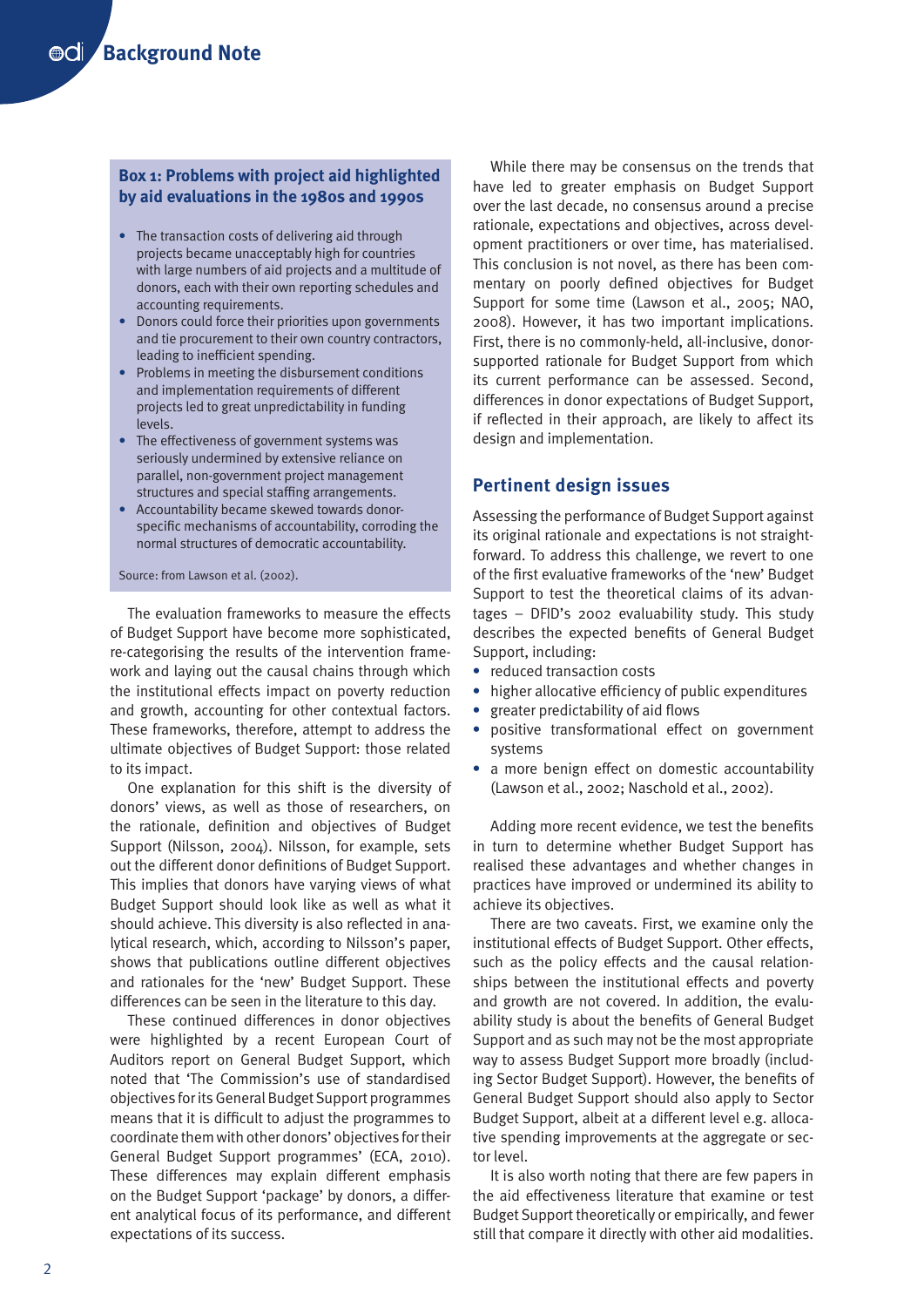Analysis of the effects of Budget Support to date has relied primarily on in-depth case studies to establish its performance. Such research has focused on how well it creates an 'enabling environment' for policy reform and improved public-sector management, rather than its overarching objectives of poverty reduction and economic growth.

Assessing Budget Support in terms of its direct impact on such results is extremely difficult, given the long and fragile nature of the causality chain, and this explains the limited research in this area. One exception is Beynon et al. (2010) who analyse its impact on performance against the Millennium Development Goals (MDGs), comparing results in countries receiving 'high' or 'low' levels of Budget Support. They find that 'high' Budget Support recipients have improved performance, although results are based on correlations and the direction of the relationship cannot be confirmed.

Cross-country regressions have also been used to measure the impact of Budget Support on economic growth. But both case study analysis and crosscountry regression methods have suffered from a high level of aggregation. Trying to address this, statistical impact assessments, which measure the impact of Budget Support (through its policies) on a representative sample of the target group, are gaining ground following Gunning et al.'s 2007 paper on education in Zambia. However, beyond concerns about using randomised control groups in development economics, a more practical limitation of statistical impact analysis is the lack of reliable data. Even so, this type of research is likely to increase (the European Commission is expected to work in this area in 2011).

The poor availability of data has historically imposed a strict limit on empirical testing of Budget Support and is one of the key difficulties of separating the effects from other aid modalities. This forces the analysis in this Background Note to focus on performance improvements over time rather than across modalities.

#### **Reduced transaction costs**

Budget Support is often cited as a way to reduce transaction costs as it reduces the need for separate project management or implementation planning and monitoring. This assumes that aid from multiple donors is harmonised, disbursed jointly and aligned to government systems. However experience and evidence show that costs are likely to be reduced only over the medium term. This is because the initiation of Budget Support operations includes establishing new modes of interaction between governments and donors, as well as new skills for policy dialogue, which increase transaction costs in the short run (Koeberle et al., 2006). By 2004, some donors were expecting these increased short-term transaction costs (NAO, 2008).

Early analysis of the effects on transaction costs shows a rather negative picture. Killick (2004) argues that there is little evidence for reduced transaction costs in Budget Support operations. Frantz (2004) goes further, arguing that in Tanzania, 'on the side of the Government, transaction costs have most clearly risen for the Ministry of Finance, whose capacity is being stretched by the de facto responsibilities it has for a number of reform programs throughout the Government' (Frantz, 2004). In its evaluation of five country studies, USAID found that transaction costs can jump considerably, particularly during General Budget Support start-up periods (USAID, 2005 in Knoll, 2008).

Nevertheless, later studies found that transaction costs were reduced over the medium term under certain conditions (e.g. the exclusion of competing aid modalities) and as Budget Support operations evolved.

According to the 2006 Joint Evaluation of General Budget Support, 'although the high-level negotiation and monitoring costs of Partnership General Budget Support (PGBS) are often perceived as onerous, there are large transaction cost savings for partner countries during the implementation of PGBS-financed activities. However, the extent of transaction cost savings has been limited by the scale on which other modalities have continued in parallel' (IDD/OECD, 2006).

The evidence that transaction cost savings were undermined by the existence of other aid modalities was supported by more recent findings on Sector Budget Support, 'where SBS has involved multiple donors, there was a sense that SBS has led to a relative reduction of transaction costs. If the same aid had been provided through separate projects, transaction costs would have been higher. The relative gains in transaction costs were drowned out when SBS was accompanied by large project flows, which was especially common in the health case studies' (Williamson et al., 2010).

The evolution of Budget Support operations has reduced transaction costs. Cavalcanti (2007) illustrates how policy innovations helped reduce what he classifies as two of the three types of transaction costs in the Multi-Donor Budget Support operations in Ghana between 2003 and 2007. This was achieved by first, giving greater responsibility to sector-specific groups responsible for agreeing, monitoring and assessing performance against the Multi-donor Budget Support policy matrix, which decreased coordination costs. Second, rotating the donor leadership of the Multi-donor Budget Support helped address collective action problems (Cavalcanti, 2007).

Despite evidence of reduced transaction costs in certain circumstances, there are clear bottlenecks that blocked further achievements. These include: poor progress on the harmonisation and alignment of Budget Support operations (Nilsson, 2004; Knoll, 2008), the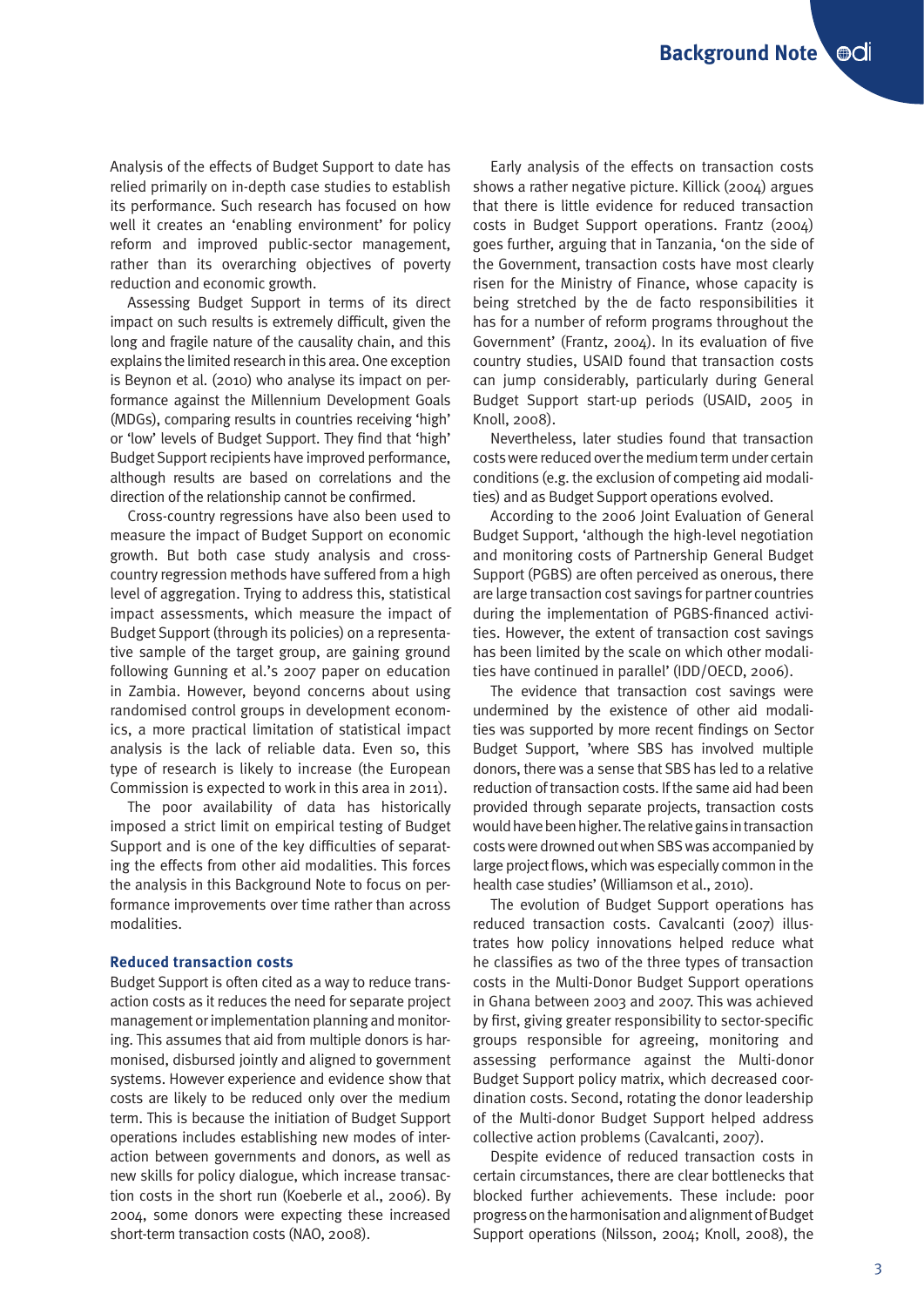weakening of dialogue as a result of the high turnover of donor staff, and slippage towards derogations from country systems (Williamson et al., 2010).

Better data on transaction costs is required. The complexity surrounding the definition and measurement of transaction costs means that few studies focus primarily on transaction costs, beyond those by Brown et al. (2000, in Koeberle, 2006) and Cavalcanti (2007). The NAO 2008 report on Budget Support criticised DFID for not collecting sufficient evidence to show that transaction cost reduction. It suggested that studies had failed to assess the impact of Budget Support on costs to donors and partner governments, pointing to weaknesses in the clarity of the definition of transaction costs (NAO, 2008).

Applying the concept of transaction costs to the Paris Declaration, Lawson (2009) attempts to clarify this definition, referencing the original literature. His persuasive argument explains why attempting to measure the exact transaction costs of aid or the Paris Declaration is an ultimately futile task. In its place he suggests that perceptions of transaction costs should be used as a proxy for net transaction costs per dollar of aid (Lawson, 2009).

#### **Higher allocative efficiency of public expenditures**

Naschold et al. (2002) outline the expectation that Budget Support should improve the allocation of public expenditures. It should shift dialogue to discussions about the aggregate allocation of resources, facilitate a process of getting aid 'on budget', encourage the prioritisation of poverty reduction policies and improve consistency between the recurrent and investment sides of the budget.

Assessing this is a complex task. Typically, improved allocative distribution of public expenditures means better alignment of resources with pro-poor/poverty reduction expenditures. Here, there is clear evidence that Budget Support has performed well (IDD/OECD, 2006; Lawson et al., 2007; World Bank, 2010).

According to the Joint Evaluations of 2006, it has facilitated increases in priority, 'pro-poor' expenditures in Poverty Reduction Strategy Papers (IDD/ OECD, 2006). This finding was supported by the Ghana evaluation, which followed soon after (Lawson et al., 2007). The recent Poverty Reduction Strategy Credits (PRSCs) evaluation states that 92% of government counterparts interviewed agreed or strongly agreed that PRSCs helped to align public expenditures with priorities defined by the country's medium-term development strategy (World Bank, 2010).

However, criticisms of the often broad and superficial definition of pro-poor expenditures remain (IDD/ OECD, 2006). There are also practical challenges related to the policy orientation of the budget process and to budget fragmentation that can undermine efforts to improve the allocative efficiency of public spending (Lawson et al., 2007).

#### **Greater predictability of aid flows**

Research highlights the detrimental effects of unpredictability of aid flows on economic growth, debt, sectoral allocations and service delivery (Hedger et al., 2010; Lensink et al., 2000; Knoll, 2008). The 'new' form of Budget Support was expected to improve predictability, as it would avoid the problems of fulfilling disbursement conditions and implementing requirements associated with project aid. Budget Support was expected to involve long-term commitments delivered in a limited number of instalments.

Evidence on the performance of 'new' Budget Support in this area was not promising in the first half of the 2000s. Knoll (2008) used Strategic Partnership for Africa (SPA) data from 2002-2005 on the African Budget Support recipient countries to illustrate that General Budget Support disbursal remained volatile at the country level over the entire period. Using Creditor Reporting System (CRS) data, she also showed that the gap between commitments and disbursements from 1995-2005 (covering both the 'old' and 'new' Budget Support) had widened in absolute terms, while narrowing in relative terms (Knoll, 2008).

Analysis at that time by the IDD/OECD Joint Evaluation (2006) also highlighted lack of predictability as a problem. In each of the Joint Evaluation countries, there were suspensions of programme aid, and even in the most mature Budget Support countries there were concerns about whether such support could be relied on. Despite this, the study found that donors were improving short-term predictability, with less progress on medium-term predictability. The Joint Evaluation cited the apparent special vulnerability of Budget Support to political risk and the inherently short-term nature of donors as predictability issues (IDD/OECD, 2006 in NAO 2008; Hubbard, 2007).

According to Koeberle (2006), there are various reasons why Budget Support commitments and disbursements seem to be more volatile in a few countries than other aid modalities, particularly in the initial stages. These include complicated internal donor procedures, non-alignment of donor and recipient budget cycles, politically-motivated commitments and poorly defined policy reforms. A recent study on aid predictability by ODI in Ghana, Tanzania and Uganda shows that all aid modalities are subject to degrees of unpredictability. While Budget Support could reduce the risk of unpredictable aid flows, it is not an assured solution (Hedger et al., 2010). The recent World Bank evaluation of PRSCs painted an equally modest picture, stating that they provided 'somewhat' more predictable funding than other aid modalities (World, Bank, 2010).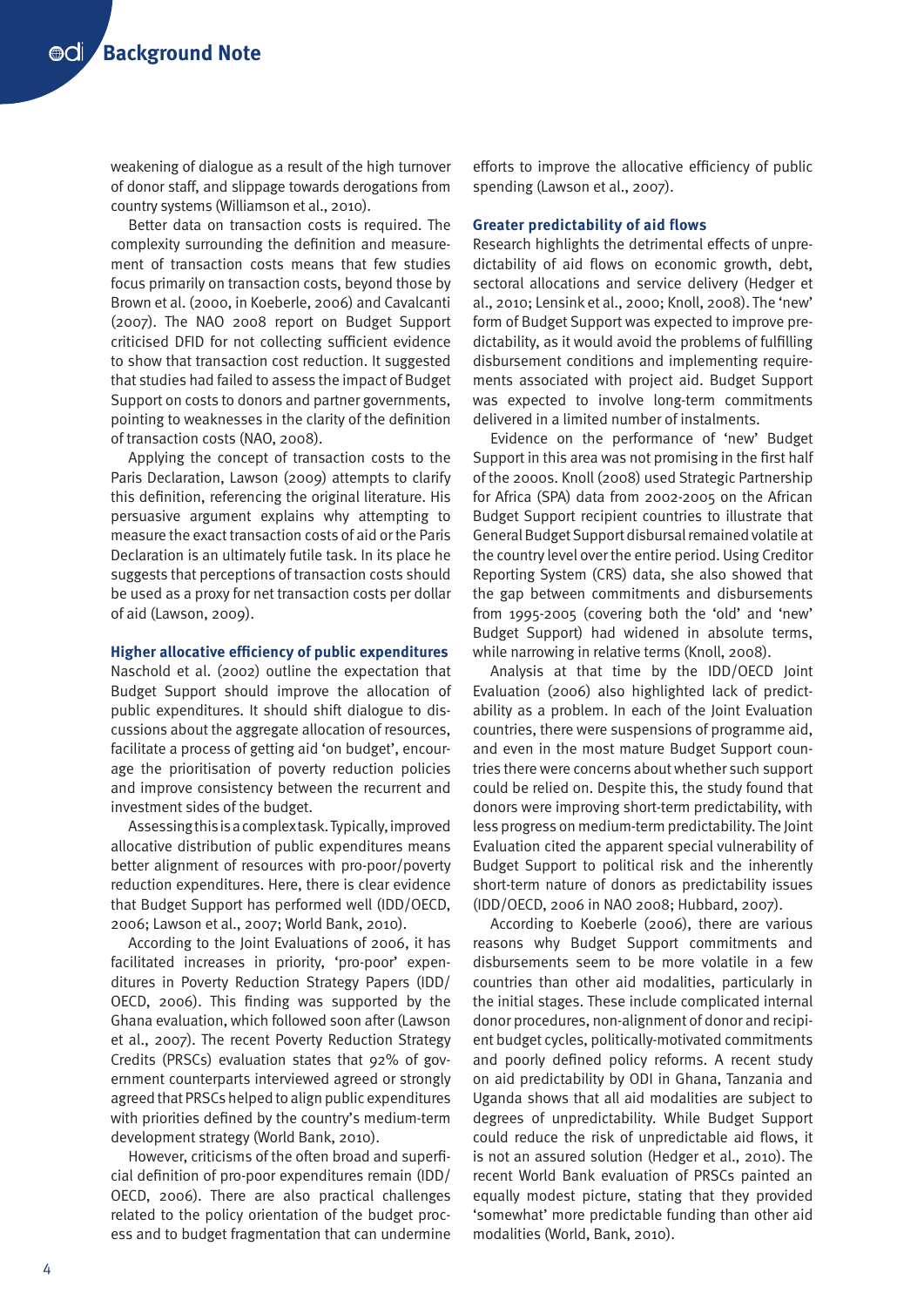Such lukewarm results are concerning, as Budget Support was assumed to be predictable enough to fund a higher proportion of recurrent expenditure than other aid modalities. This has since been challenged and more recent evidence suggests that 'perhaps the strongest result is that unpredictability tends to have a negative effect on the share of the development budget in total spending, both overall and at the sector level' (Hedger et al., 2010; supported by Penrose, 2008). Findings from the Sector Budget Support in Practice study indicate that governments were reluctant to use Sector Budget Support to increase remuneration or mainstream service delivery staff, because the medium-to-long-term predictability of the support remained poor, and donor commitments short-term. This suggests that recipient countries have adapted their behaviour to reduce the risks of unpredictable aid. At the same time donors have tried to reduce the unpredictability of Budget Support, introducing programmes that commit them to longer-term commitments, such as the MDG contracts.

# **Positive transformational effect on government systems**

One of the strongest arguments in favour of the 'new' Budget Support relates to strengthening public administration to make it more effective and accountable. This is driven by what Nilsson defines as *systemic effects* (the effects of a flow of funds that strengthens the system through its use) and *direct effects*  (the effect of technical assistance in addition to the funds). Combined, these effects support government reform processes, particularly on public expenditure management, civil service reforms and result-based management (Naschold et al., 2002; Nilsson, 2004).

Most evidence in this area relates to the effect of Budget Support operations on a recipient country's public financial management system. As early as the 2002 DFID evaluability study, there was a 'generally upbeat response to this question', with the lever of change being the focus on the national budget process (Lawson et al., 2002). Donors began focusing on budget processes and public financial management systems.

Driven by fiduciary risk and service delivery concerns, improvements in these areas became implicit desired outcomes for Budget Support operations (Nilsson, 2004). By 2006, the Joint Evaluation found that Budget Support was effective in strengthening public finance management, including planning and budgeting. This was particularly the case in countries where it had a track record of bringing funds on-budget and supporting their allocation and disbursement through regular Ministry of Finance channels.

Budget Support also helped to improve the comprehensiveness and transparency of partner govern-

ment public finance management, strengthening the basis for accountability (IDD/OECD, 2006). Despite these achievements, Lawson et al. caution against the expectation that many of reform actions will automatically facilitate a speedy implementation process and improvements in performance, as shown in Ghana (Lawson et al., 2007). In addition, reforms in public financial management may be less ambitious than portrayed. For example, the recent World Bank evaluation of PRSCs suggests that they generally facilitated improvements in 'easier to tackle' public financial management activities. A recent NAO report notes that those providing Budget Support were more likely to perceive improvements in public financial management and good governance than country officials who were not providing such support (World Bank, 2010; NAO, 2008).

There is less evidence on the effects of Budget Support on general civil service reform or corruption. It appears to have had less success in stimulating civil service reforms in developing countries (World Bank, 2010). There has been little analysis of its effects on corruption. Despite a common assumption that programme aid that is less directly controlled by donors is more open to fraud, evidence from the Joint Evaluation finds no evidence to support this. Instead it argues that General Budget Support is no more prone to fraud than other aid modalities (IDD, 2006 in Hubbard, 2007).

In addition to systemic and direct effects, Budget Support donors have influenced the effectiveness of public administration through their engagement in policies and policy processes. Recent evidence from the Sector Budget Support in Practice work suggests that donors have not addressed the 'missing middle' of service delivery, by failing to address the capacities and systems needed to manage, support and supervise frontline service provides. Therefore, although some central level functions have improved, the reach of Budget Support beyond public financial management functions and into service delivery capacities still needs strengthening (Williamson et al., 2010).

## **A more benign effect on domestic accountability**

There was an expectation that the 'new' Budget Support would be less detrimental to domestic accountability than previous forms of programme aid. The assumption was that aid would be channelled through domestic systems and would focus on the government's own accountability channels. In addition, as donors' concerns began to shift from how well their project was faring to how well the government was managing the spending, it was anticipated that effort – through technical assistance – would be made to improve such domestic accountability systems. The latter is certainly true for DFID, with a higher proportion of beneficiary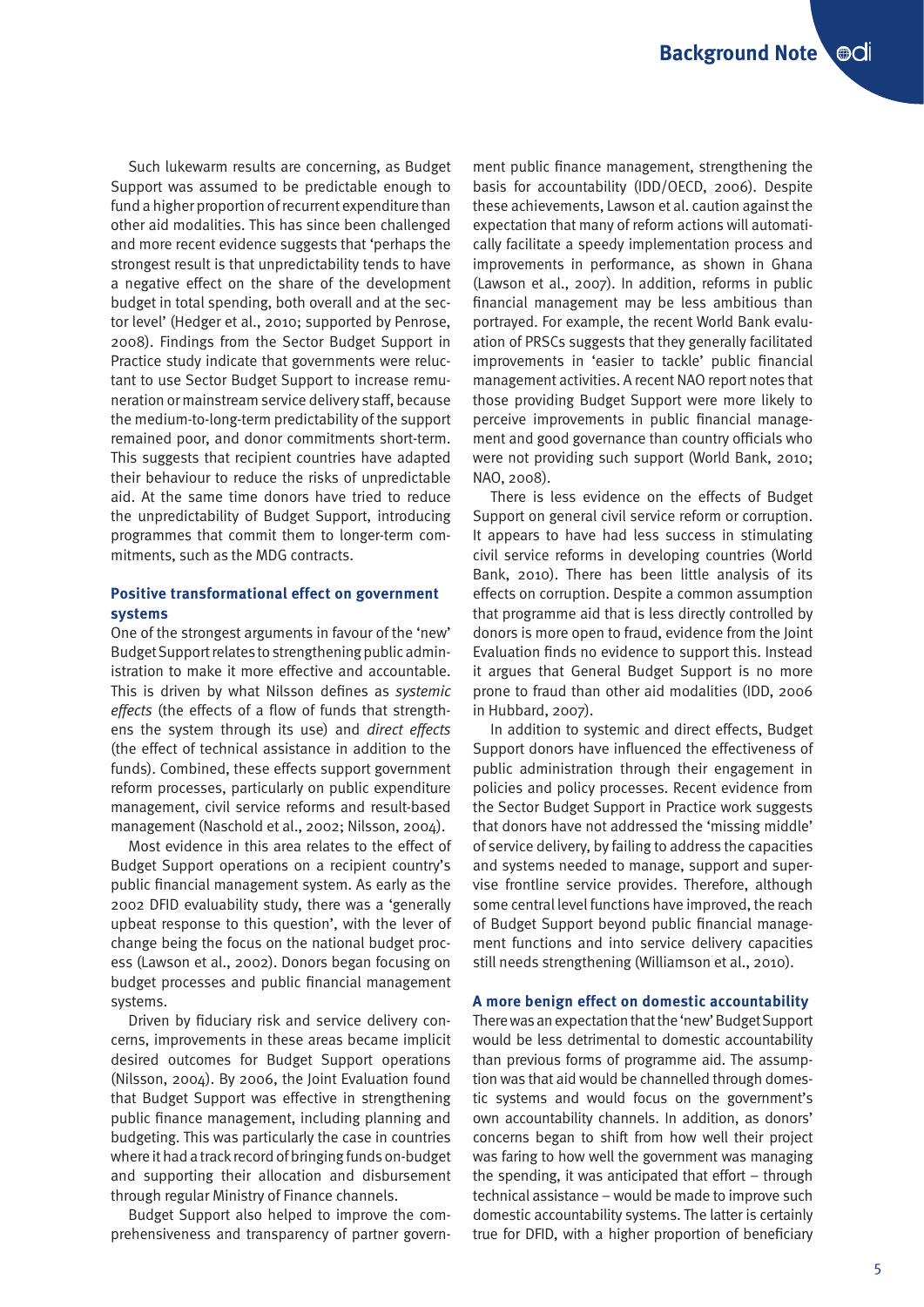countries using DFID Budget Support receiving technical assistance for domestic institutions than non-Budget Support countries (NAO, 2008).

There is limited evidence on the effect of Budget Support on domestic accountability. Instead, much of the debate has revolved around the existence of genuine ownership and the role of conditionality in Budget Support operations. It is acknowledged that there is a fundamental tension of providing Budget Support, as donors are trying to hand over ownership and accountability to national stakeholders whilst having to satisfy their own taxpayers that the resources are being put to sound use (Warrener, 2004).

Hubbard's analysis of the 2007 General Budget Support Joint Evaluation findings states that none of the case countries had strong domestic accountability, noting that weaknesses in policy planning and budget processes across many countries inhibited accountability. Despite this, he suggests that Budget Support at least stimulates debate over accountability (e.g. in Tanzania where civil society expressed concern about being excluded from government and donor processes), providing better information on which accountability can be assessed and helping to strengthen policy processes (Hubbard, 2007).

One reason for the limited research in this area is the complexity of the task. Domestic accountability systems are intrinsically complex, and patterned by formal and informal relationships, making it hard to carry out an accurate analysis of the influence of Budget Support on them. Evidence from the recent PRSC Evaluation indicates that supreme audit institutions and public financial management budget processes are more domestically accountable than in comparator non-PRSC International Development Association (IDA) countries, whilst 'surprisingly' the opposite seems to be the case for procurement systems. It goes on to say that, 'This variation in scores illustrates difficulties in attributing outcomes to actions, except in broad terms' (World Bank, 2010).

The complexity of domestic accountability systems may also impede the effectiveness of donors and Budget Support operations to support them. Donors often fail to appreciate how aid modalities and approaches interact with domestic power and accountability relationships, or understand how national systems can be supported while at the same time strengthening domestic accountability (Wild et al., 2010). This is supported by Paolo de Renzio's finding that donors in a number of countries undermine their capacity to play a more constructive role by being so involved in core policy processes. As a consequence, the strengthening of domestic accountability remains elusive and is being undermined inadvertently by those who want it strengthened (De Renzio, 2006).

## **Conditionality and policy dialogue**

By limiting ourselves to the five benefit streams laid out in the 2002 evaluability study we have not adequately examined the role and scope of conditionality and policy dialogue. This is, however, a particularly important area of Budget Support operations, and one of the most contested and evidenced. It therefore merits some attention, albeit modestly, here.

The 'new' form of Budget Support was expected to represent a shift from the imposing nature of conditionality and policy alignment associated with the lending of the 1980s and 1990s. 'New' Budget Support was to promote a partnership-based approach, where recipient countries had greater input into programme design, policy dialogue and the conditions of the lending instrument. These would be based on government-led development strategies and hence a better sense of 'ownership' would be achieved.

By the time of 'new' Budget Support, numerous studies had recorded the failure of both policy and political conditionalities. The main sticking point was that where preferences of recipient governments and donors were misaligned, policy conditions did little to induce governments to change their preferences (Kizilbash et al., 2007). Examples of political conditions – those attached to improvements in governance – proved even less successful than (economic) policy conditions (Naschold et al., 2002).

Whether 'new' Budget Support has brought with it a 'new' type of conditionality seems to be contested. After approximately five years of 'new' Budget Support, Koeberle suggested that conditionality was now seen as 'somewhat of a misnomer' given the partnership nature of Budget Support operations (Koeberle, 2005, in Koeberle, 2006). A more cautious conclusion was reached by the Budget Support evaluations the following year, concluding that there was a spectrum rather than a sharp divide between the old and new conditionality (IDD/OECD, 2006).

Donors have certainly changed their approach to applying conditions over the last decade, but whether this has dramatically affected the success of such conditions remains to be seen. An assessment of the 'new' wave of policy dialogue came to many of the same conclusions noted by those criticising conditionality at the end of the 1990s (Kizilbash et al., 2007), while analysis of the EC governance incentive tranche suggests that it reflects many of the challenges associated with the aid modalities of the past (Molanaers et al., 2009).

Two things have clearly changed, however. First, it appears that policy dialogue has strengthened following the shift to 'new' Budget Support. Initially, a greater emphasis was placed on an approach based on policy dialogue, where the overall assessment of a country's performance gained increased weight com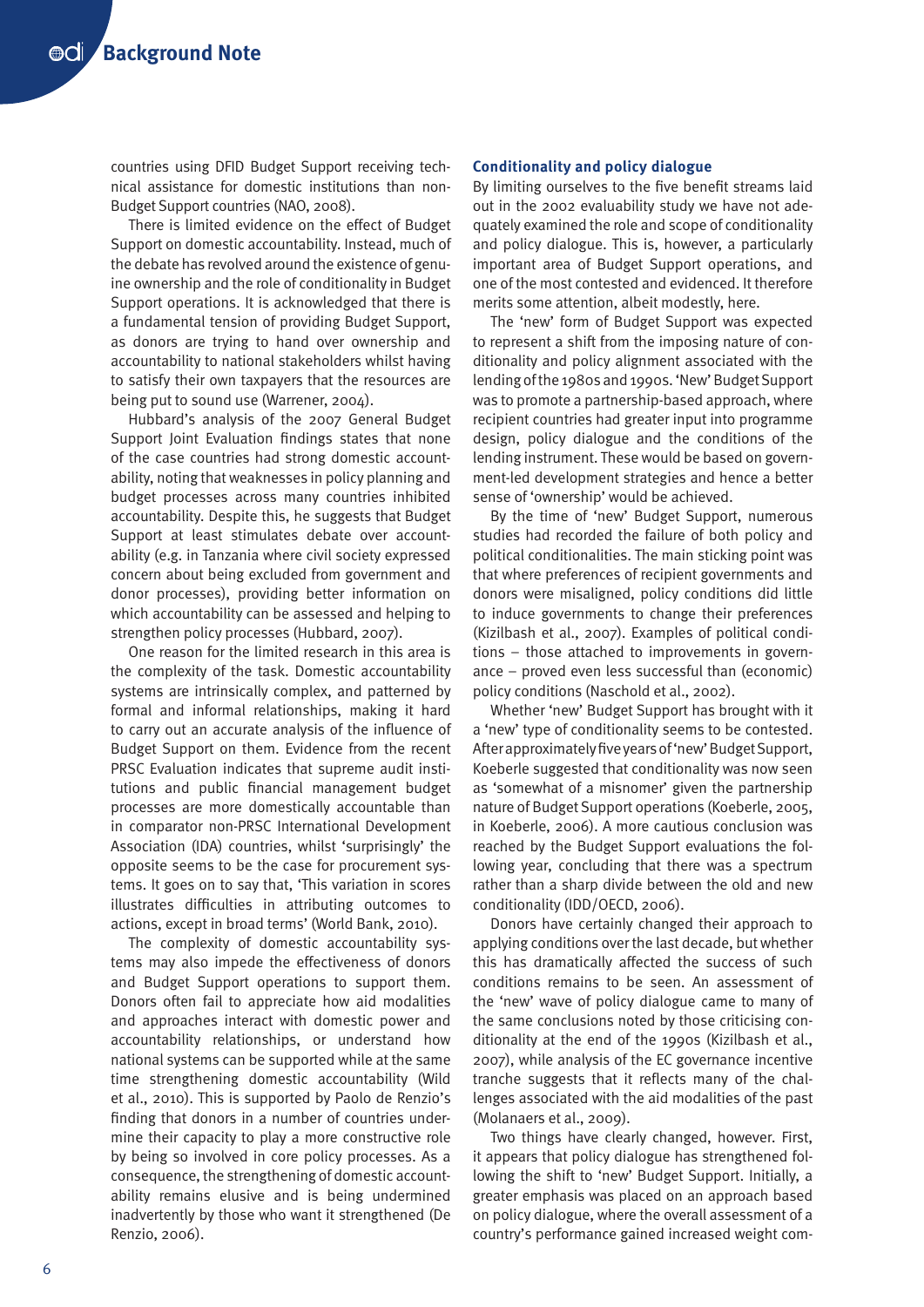pared to specific targets (Knoll, 2004). Ownership was also facilitated, as policy dialogue focused more on the national budget priorities expressed by national government plans such as the PRSPs, with governments appearing to own the policy process more (Lawson et al., 2002; Lawson et al., 2007). This is perhaps reflected in their strong preference for Budget Support over other aid instruments (NAO, 2008).

Despite improvements, policy dialogue does not appear to be used to its full potential (ECA, 2010). Criticisms surround the weak capacity of those involved in policy dialogue (both from the donor and recipient country perspective), the lack of appropriate dialogue strategies and weaknesses in adequately targeting policy dialogue, e.g. on the binding constraints of service delivery for Sector Budget Support (ECA, 2010; Williamson et al., 2010).

A second development is the reduction in the number of conditions per lending instrument and an increase in the flexibility with which they have been applied (World Bank, 2010). However, with the case for political conditionality gaining momentum in EC member states this trend might reverse. Given the weak evidence-base surrounding the effectiveness of conditionality and the affect this will have on increasing conditions in Budget Support operations, such an approach seems ill-advised. That said, Budget Support has always been vulnerable to deteriorating political relations, with many disbursements being withheld for political reasons, including, in recent years, Ethiopia, Honduras, Madagascar, Nicaragua, Rwanda and Uganda (Naschold et al., 2002; Koeberle, 2006; NAO, 2008).

Informal political conditionality has existed for some time. Making it formal and explicit might 'signal' expectations more effectively in an effort to secure performance. Yet, the old caveat remains: unless conditions are mutually agreed by both the recipient government and donor/s (as well as amongst themselves), evidence suggests that conditionality will do little to facilitate performance.

A better understanding of the process of arriving at conditionalities is required to facilitate a process where government and donor preferences are *really* aligned. More attention should also be given to the political economy of Budget Support operations to examine, comprehensively, the incentives involved in such operations.

# **Delivering better Budget Support**

Drawing on the analysis above, this section highlights seven areas where Budget Support design can be strengthened against its original rationale.

**•** A set of clear, prioritised objectives for Budget Support should be established by Budget Support donors (and preferably jointly). Improved clarity on what donors expect from Budget Support will improve both its design and implementation and ensure greater realism in the design of conditionality.

- **•** Better data on transaction costs should be collected and definitions clarified, building on work by Lawson (2009). Improved understanding will help stakeholders remove bottlenecks that continue to prevent the reduction of transaction costs, such as insufficient progress in the harmonisation and alignment of Budget Support operations, weak policy dialogue and derogations from country systems.
- **•** A more sophisticated methodology is needed to measure how the allocation of public expenditure is improved through Budget Support. Such improvements should be tied to the prioritisation of its ultimate objectives. For example, the pattern of spending needed to improve poverty reduction or broad-based economic growth may differ from that supporting economic growth.
- **•** The objective of minimising the unpredictability of aid flows needs to be returned to centre-stage. Conditionality frameworks should be designed to take better account of their impact on incentives and trade-off any benefits from 'improved leverage' with damaging reductions in the predictability of Budget Support.
- **•** Efforts to improve central government functions, particularly on public financial management, should be maintained by limiting derogations from the use of country systems in the design of Budget Support programmes. A stronger focus is needed on improving public administration beyond public financial management.
- **•** To strengthen institutions and domestic accountability more effectively, officials involved in policy dialogue need to be better informed of the distinctive strengthens and weaknesses of the institutions of particular countries, as well as how their approach impacts on power and accountability structures.
- **•** The stock of evidence that examines or tests Budget Support needs to be increased. More effort should be made to measure the impact of Budget support on its ultimate objectives. The results of the upcoming OECD/DAC sponsored evaluations should shed light on such an approach. There is also a need to explore analysis that compares Budget Support with other aid modalities.

Written by Heidi Tavakoli, ODI Research Officer (h.tavakoli@odi. org.uk) and Gregory Smith, Crown Agents. The authors would like to thank David Booth for his review and inputs.